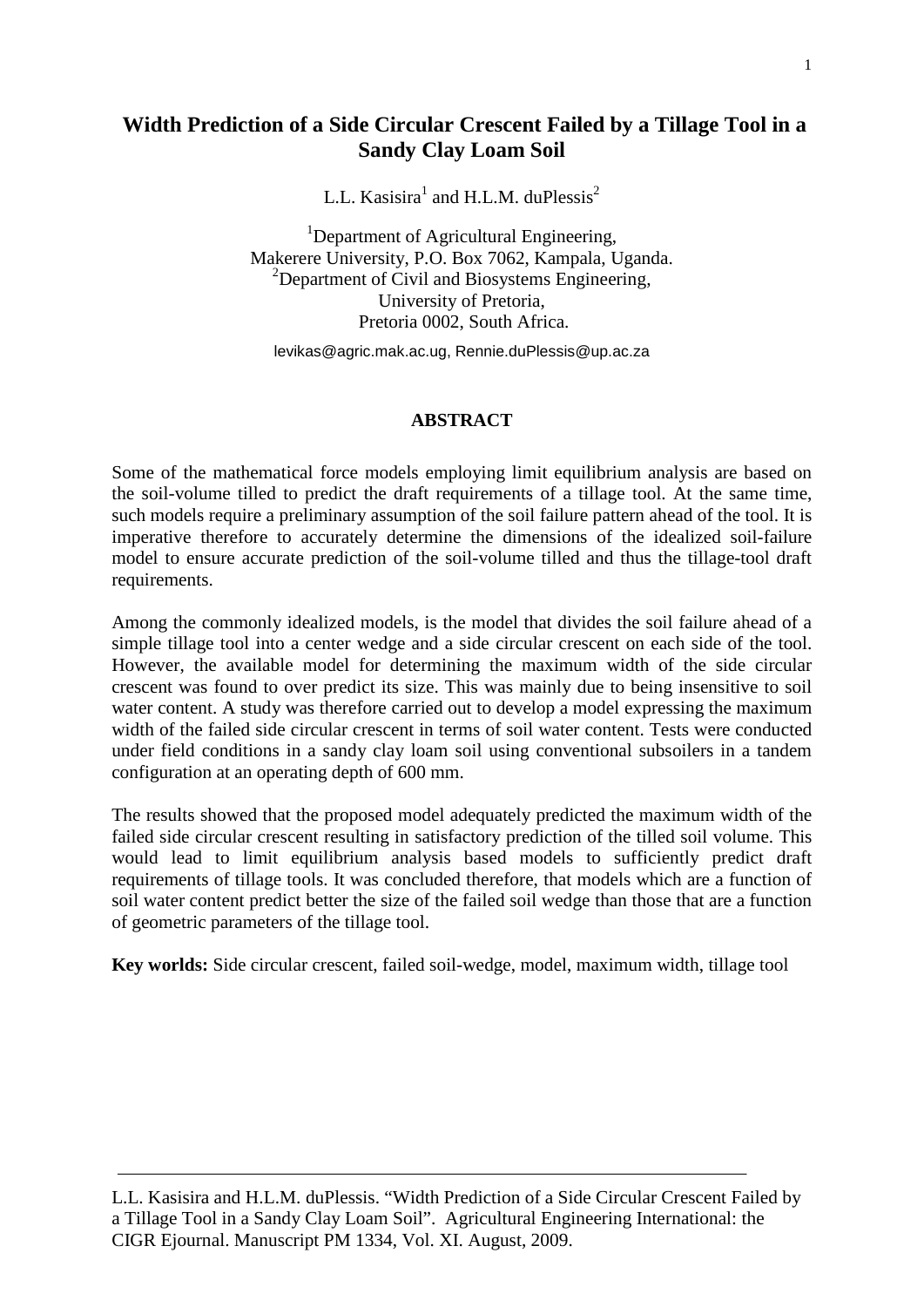#### **1. INTRODUCTION**

Energy efficiency for tillage tools is greatly influenced by their draft requirements. This has forced a number of researchers (Fielke, 1996; McKyes and Maswaure, 1997; Manian *et al.,* 2000; Gratton *et al.,* 2003; Mamman and Oni, 2005; Manuwa and Ademosun, 2007) to investigate draft requirements for these tools. Mathematical methods and models based on either analytical or numerical approaches have been developed to predict the draft (McKyes and Ali, 1977; Stafford, 1979 & 1984; Oni *et al.,* 1992; Shirin *et al.,* 1993; Zeng and Yao, 1990 & 1997; Chi and Kushwaha, 1990 & 1998; Shrestha *et al.,* 2001; McLaughlin and Campbell, 2004). The use of limit equilibrium analysis as an analytical approach to study the soil-tillage tool interaction requires a preliminary assumption of the soil failure pattern (Kushwaha *et al.,* 1993). Many researchers therefore, idealized soil-failure profile models to evaluate the performance of simple tillage tools in terms of soil forces and cross-section areas tilled. These models were derived from Terzaghi's (1943) passive earth pressure theory. Hettiarratchi and Reece (1974) used them to develop a technique for determining the draft requirements of a tillage tool. This technique was simplified when McKyes and Ali (1977) modified the soil failure ahead of a tillage tool into a center wedge (ABDEDOP in Figure 1), a side circular crescent (BCDP) on each side of the tool, and a plane failure surface (OPDE) at the bottom of the failed soil wedge that made it easy to solve limit equilibrium equations.

In an effort to determine the volume of the side circular-crescent, Swick and Perumpral (1988) developed equation 1, expressing its maximum width (s) as a function of the rupture radius (R) in centimetres and tool rake angle  $(\alpha)$  in degrees.



Figure 1. Mid-section of an idealized soil failure pattern ahead of a simple tillage tool

L.L. Kasisira and H.L.M. duPlessis. "Width Prediction of a Side Circular Crescent Failed by a Tillage Tool in a Sandy Clay Loam Soil". Agricultural Engineering International: the CIGR Ejournal. Manuscript PM 1334, Vol. XI. August, 2009.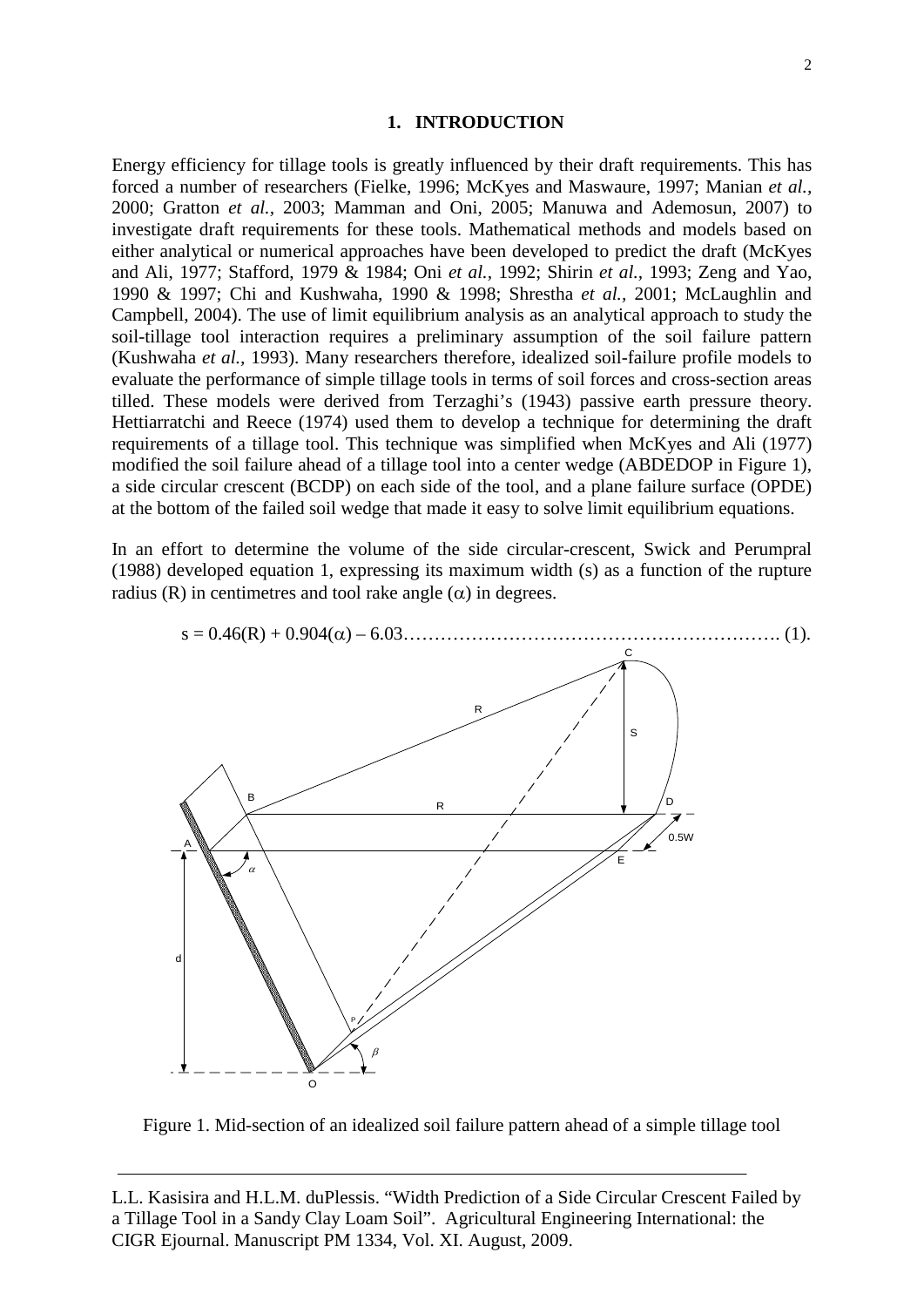In some maize growing regions of South Africa, farmers are increasingly use two subsolers in a tandem configuration to burst open hard soil layers up to a depth of 600 mm. They use them in this configuration, probably to avoid the problems of tilling below the critical depth of a single subsoiler (Kasisira, 2004). Operating in this mode necessitated a study to develop mathematical force models predicting draft requirements of both the front and rear subsoiler at the above operating depth.

During this study under field conditions, equation 1 over predicted the maximum width of the failed side circular crescents thus the soil volume tilled resulting in the proposed mathematical force models over predicting the exerted draft. Furthermore, it was observed that the sizes of the failed soil-profiles were greatly affected by the soil water content to which equation 1 was insensitive. Based on this observation, tests were conducted to develop a model expressing the maximum width of the failed side circular crescent in terms of soil water content at an operating depth of 600 mm.

#### **2. PROCEDURE**

Tests were conducted under field conditions in a sandy clay loam soil with varying soil water content at the experimental farm of the University of Pretoria. Two subsoilers in a tandem configuration were mounted onto an instrumented tillage dynamometer (Fig. 2). The tillage dynamometer was equipped with load cells  $(L_1 - L_7)$  that measured soil forces and exerted draft reported by du Plessis and Kasisira (2003). It was also equipped with skids that slide over the ground, thus maintaining a uniform operating depth. The geometry of the subsoilers employed in this study is presented in Figure 3.



Figure 2. An instrumented tillage dynamometer

L.L. Kasisira and H.L.M. duPlessis. "Width Prediction of a Side Circular Crescent Failed by a Tillage Tool in a Sandy Clay Loam Soil". Agricultural Engineering International: the CIGR Ejournal. Manuscript PM 1334, Vol. XI. August, 2009.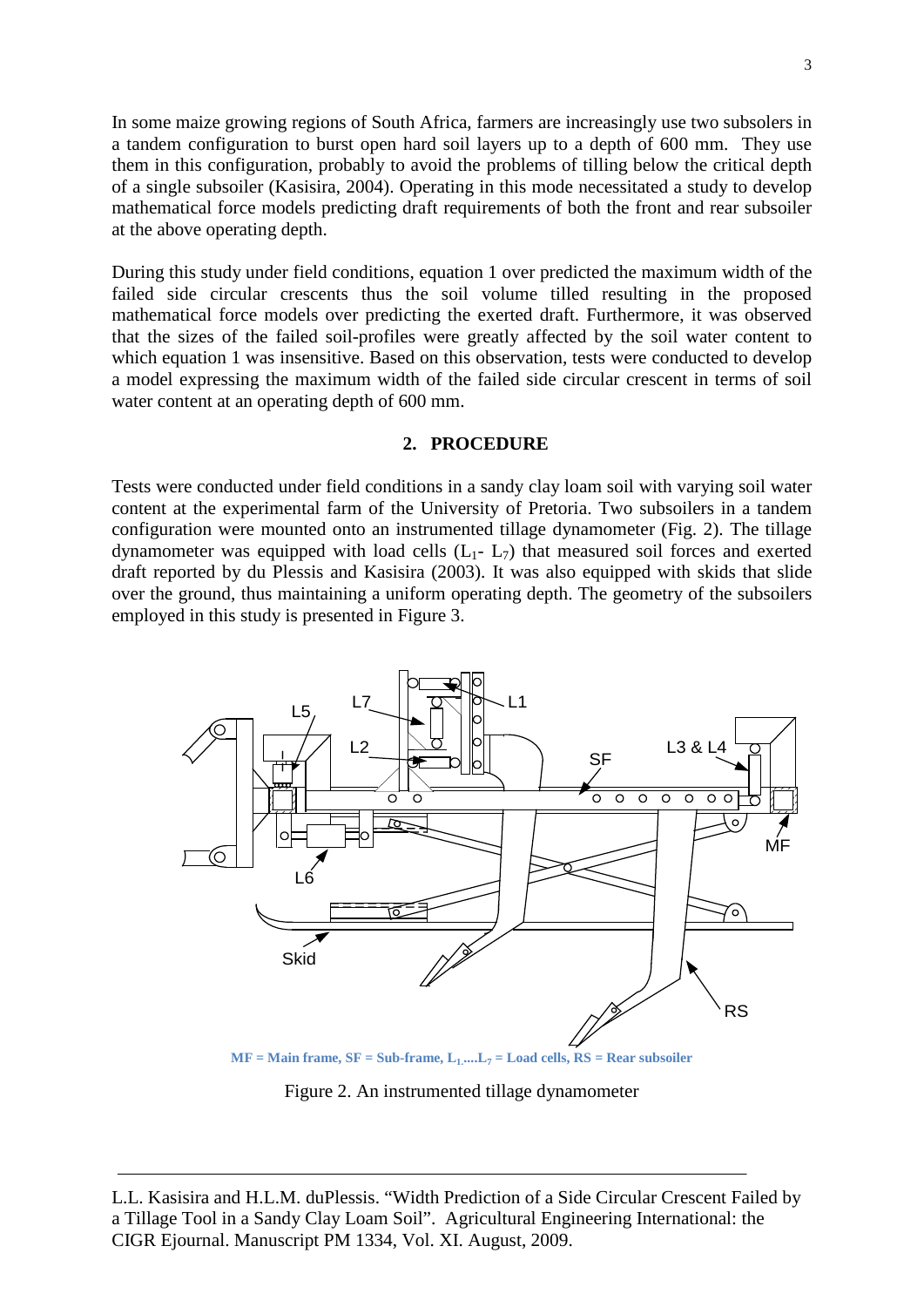

Figure 3. The geometry of the subsoiler

At the beginning of each run, the rear subsoiler (RS) was engaged into the ground to the required operating depth of 600 mm and the tillage dynamometer was properly levelled in both lateral and horizontal planes by the hydraulic system of the tractor. The tractor was then driven towards an already prepared area at the end of the test ground. An area was cleared of surface curve at the end of the treatment area for measuring the projected cross-section area of the three-dimensional failed soil profiles. On reaching the cleared area, the tractor was stopped and the subsoilers disengaged from the ground. A manual method, employing the pin-profile meter was used to measure the failed profiles as described by Kasisira and du Plessis (2003). A Matlab based computer program was coded to use the recorded measurements to calculate the actual maximum width of the side circular crescent, the maximum cross-section area and thus the volume of the failed profile.

The experimental field was divided into treatment areas with sufficient size to ensure that the disturbed soil resulting from a previous run would not affect the current test. Twenty three tests were conducted at the same gear transmission ratio and a constant speed of 2 km per hour.

# **3. RESULTS AND DISCUSSION**

As shown in Figure 4, the measured values of the maximum width (s) at different soil water content were best fitted with an exponential regression curve. Thus expressing it as a function of soil water content:

114.6 .............................................................................................................2. 0.1413*<sup>x</sup> s e*<sup>−</sup> =

L.L. Kasisira and H.L.M. duPlessis. "Width Prediction of a Side Circular Crescent Failed by a Tillage Tool in a Sandy Clay Loam Soil". Agricultural Engineering International: the CIGR Ejournal. Manuscript PM 1334, Vol. XI. August, 2009.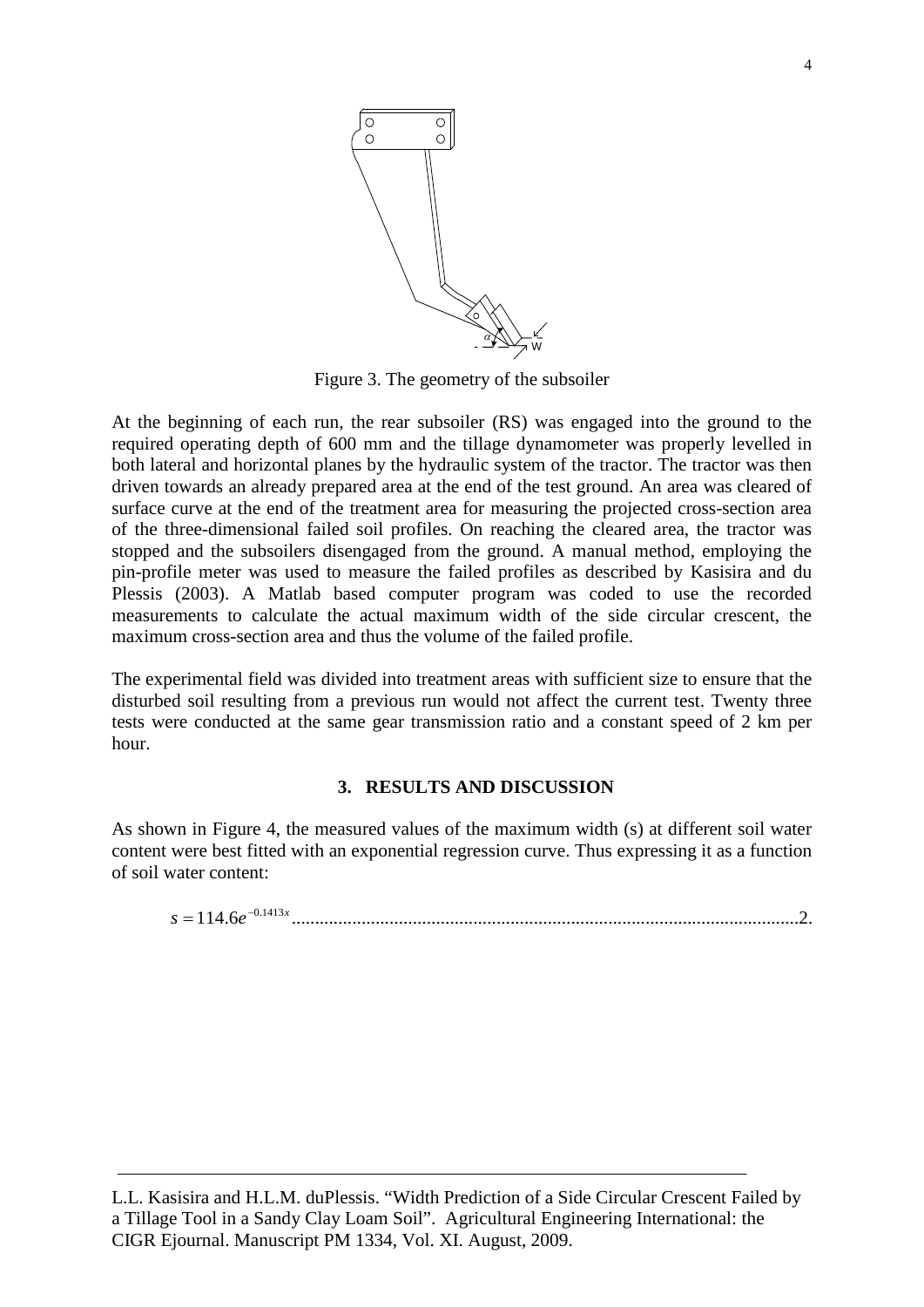

Figure 4. Measured "s" versus soil water content at an operating depth of 600 mm



Figure 5. Comparing measured "s" with "s" predicted by the proposed and Swick's models

L.L. Kasisira and H.L.M. duPlessis. "Width Prediction of a Side Circular Crescent Failed by a Tillage Tool in a Sandy Clay Loam Soil". Agricultural Engineering International: the CIGR Ejournal. Manuscript PM 1334, Vol. XI. August, 2009.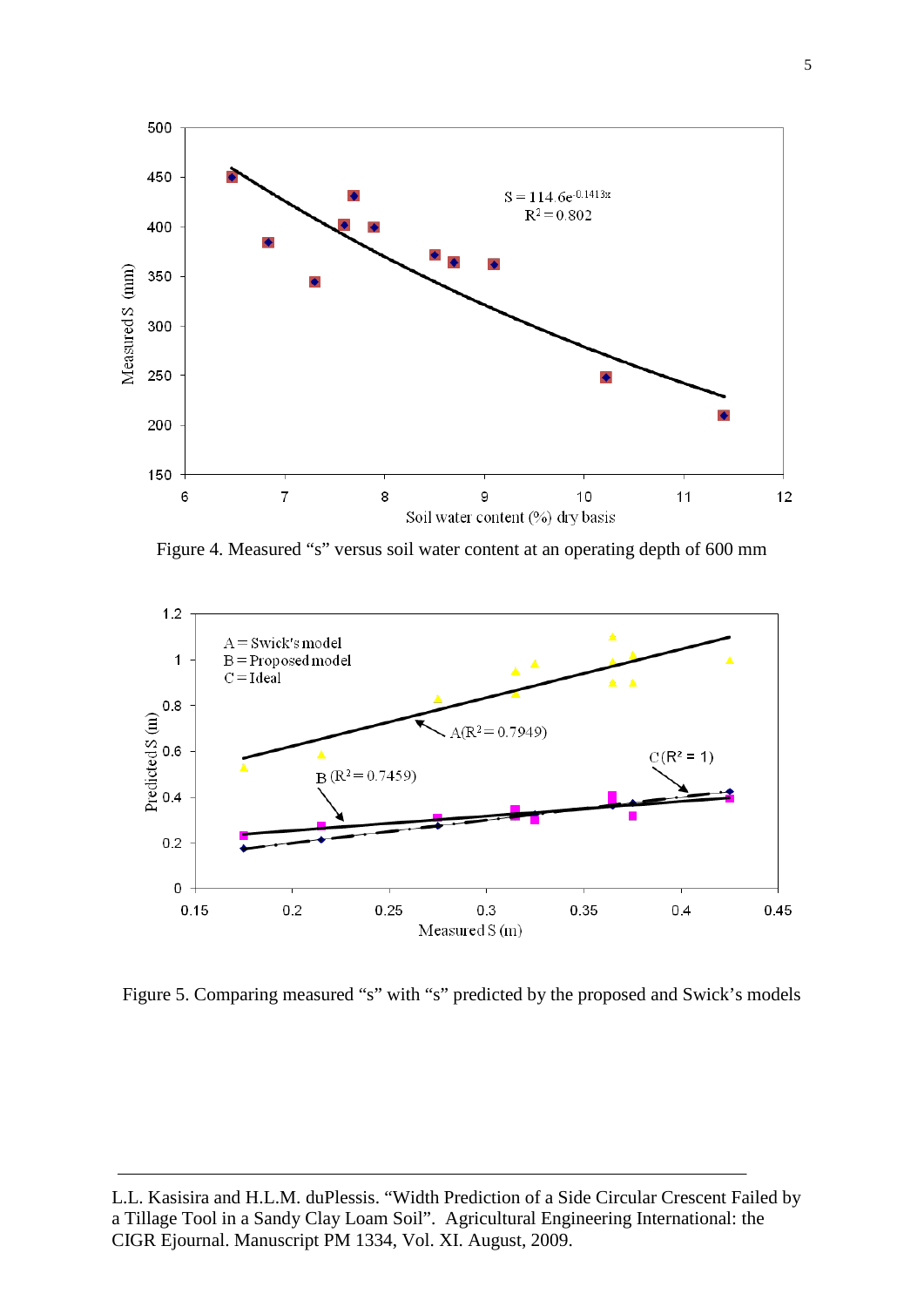

Figure 6. Comparison of measured and predicted volume of the failed soil-profiles

The recorded maximum width of the side circular crescents was compared with those predicted by Swick-Perumpral model (equation 1) and the proposed model (equation 2). Their relationship as presented in Figure 5 shows that the regression line A determined by equation 1 greatly over predicted the actual width as defined by the ideal regression line C. However, it was satisfactory predicted by the regression line B of the proposed model.

As expected, the use of equation 1 resulted in over prediction of the tilled soil volume (Figure. 6). This would lead a mathematical force model to over predict the draft force requirements of a tillage tool. From the same figure, the proposed model adequately predicted the soil volume tilled.

# **4. CONCLUSION**

From the above results, it was concluded that models which are a function of soil water content predict better the size of a failed soil wedge than those that are a function of geometric parameters of the tillage tool. The use of the proposed equation in a mathematical force model is therefore, likely to result in better prediction of the soil-force components acting on the tool than models based on the geometric dimensions of a tillage tool.

# **5. RECOMMENDATION**

The proposed model is valid for sandy clay loam soils at an operating depth of 600 mm. It is therefore recommended to develop similar models for different soils and different operating depths.

## **6. NOTATION**

L.L. Kasisira and H.L.M. duPlessis. "Width Prediction of a Side Circular Crescent Failed by a Tillage Tool in a Sandy Clay Loam Soil". Agricultural Engineering International: the CIGR Ejournal. Manuscript PM 1334, Vol. XI. August, 2009.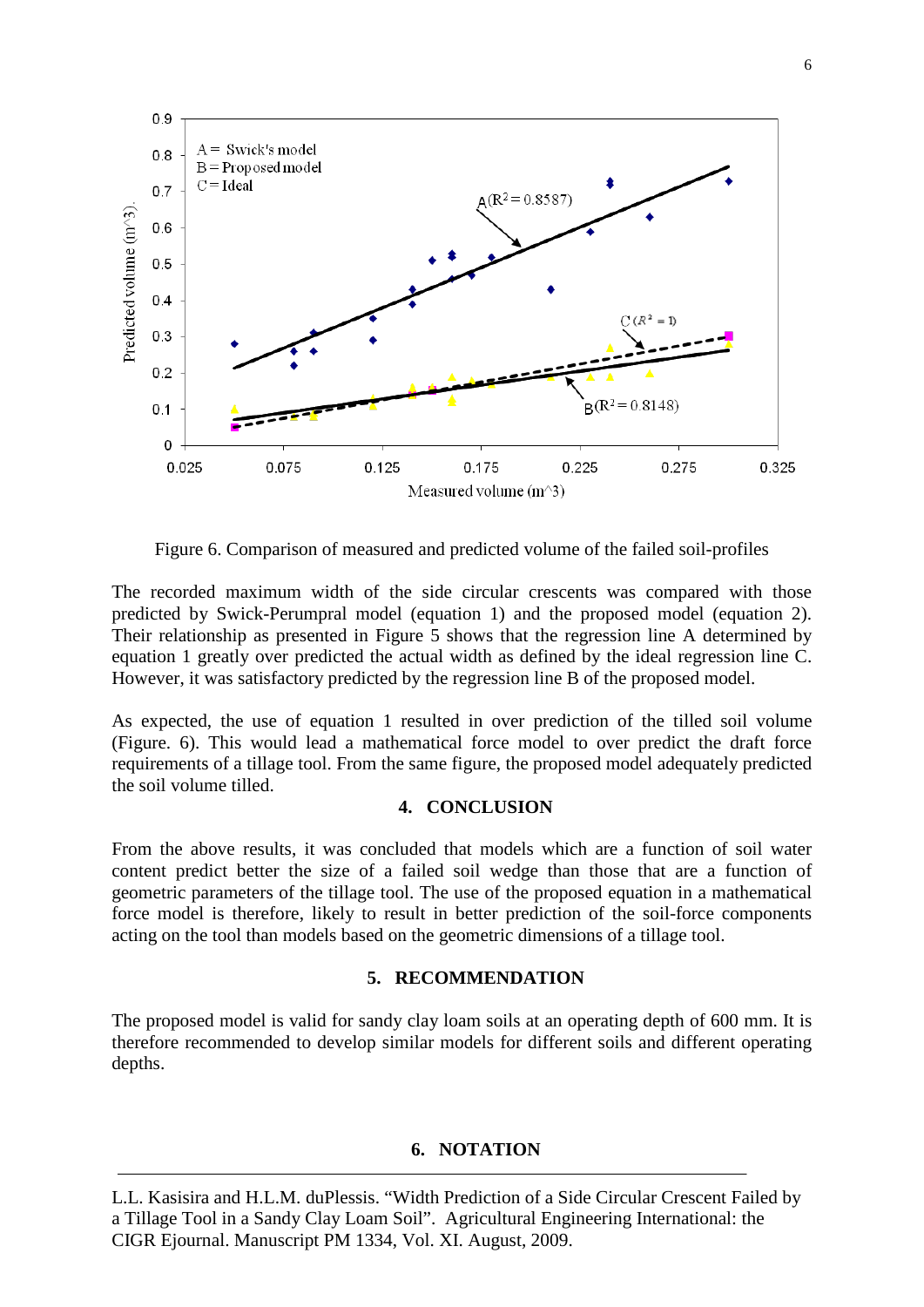$d =$  tilling depth

 $R =$ rupture radius

 $s =$  maximum width of the side circular crescent

 $x = soil water content (dry basis)$ 

 $w = \text{tillage-tool width}$ 

 $\alpha$  = rake angle

 $\beta$  = angle between the rapture plane and the horizontal soil surface

#### **7. REFERENCES**

- Chi, L. and R.L. Kushwaha. 1990. A non-linear 3D finite element analysis of soil failure with tillage tools. *Journal of Terramechanics.* 27(4): 343-66.
- Chi, L. And R.L. Kushwaha. 1998. Finite element analysis of forces on plane soil blade. *Canadian Agricultural Engineering*. Paper No. 98-205: 135-9.
- du Plessis, H.L.M., and Kasisira, L.L., 2003. Two-dimensional forces recorded on bi-level subsoilers in tandem. Agricultural Engineering in South Africa, 35(1): 45-47.
- Fielke, J.M. 1996. Interaction of the cutting edge of tillage implements with soil. *Journal of Agricultural Engineering Research,* 63(1): 61-72.
- Gratton, J., Y. Chen, and S. Tessier. 2003. Design of a spring-loaded down force system for a no-till seed opener. *Canadian Biosystem Engineering*, 45: 229-239.
- Hettiarratchi, D.R.P. and A.R. Reece. 1974. The calculation of passive soil failure. *Geotechnique* 3(24): 289-310.
- Kasisira, L.L., 2004. Force modeling and energy optimization for subsoilers in tandem. *Un published PhD thesis, pp 2.* University of Pretoria.
- Kasisira, L.L. and H.L.M. du Plessis. 2003. Identification of a soil failed-profile using an automatic penetrometer and a Matlab program. *Agricultural Engineering in South Africa* 35(1): 31-44.
- Kushwaha, R.L., L. Chi and J. Shen. 1993. Analytical and numerical models for predicting soil forces on narrow tillage tools – A review. *Canadian Agricultural Engineering*, 35(3): 183-193.
- Mamman, E. and K.C. Oni. 2005. Draught performance of a range of model chisel furrows. *Agricultural Engineering International: the CIGR* Ejournal. Vol. VII.
- Manian, R., V.R. Rao and K. Kathirvel. 2000. Influence of operating and disk parameters on performance of disk tools. *Agricultural Mechanization in Asia, Africa And Latin America,*31(2): 19-26, 38.
- Manuwa, S.I. and O.C. Ademosun. 2007. Draught and Soil Disturbance of Model Tillage Tines Under Varying Soil Parameters. *Agricultural Engineering International: the CIGR Ejourna*l. Vol. IX.
- McKyes, E. and O.S. Ali. 1977. The cutting of soil by narrow blades*. Journal of Terramechanics* 14(2): 43-57.
- McKyes, E. and J. Maswaure. 1997. Effect of designing parameters of flat tillage tools on loosening of a clay soil. *Soil and Tillage Research,* 43:195-204.
- McLaughlin, N.B. and A.J. Campbell. 2004. Draft-speed- depth relationships for four liquid manure injectors in a fine sandy loam soil. *Canadian Biosystem Engineering,* 46:2.1-2.5.
- Oni, K.C., S.J. Clark and H.W. Johnson. 1992. The effects of design on the draught of undercut sweep tillage tools. *Soil and Tillage Research,* 22:117-130.

L.L. Kasisira and H.L.M. duPlessis. "Width Prediction of a Side Circular Crescent Failed by a Tillage Tool in a Sandy Clay Loam Soil". Agricultural Engineering International: the CIGR Ejournal. Manuscript PM 1334, Vol. XI. August, 2009.